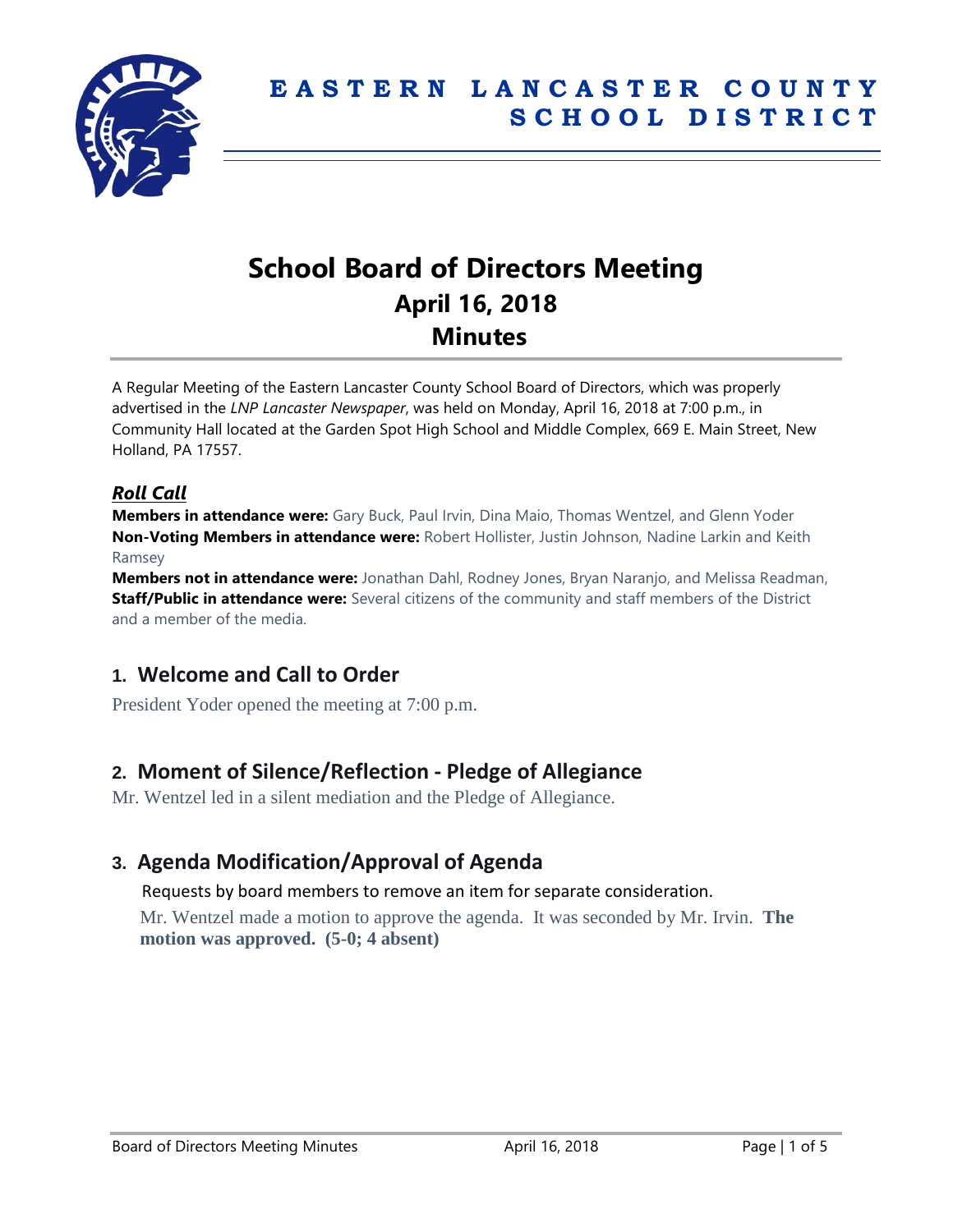# **4. Student of the Month Presentation**

Mr. Sanger introduced and congratulated the Students of the Month for the month of April being chosen for their character trait of "Compassion".

April

Shelby Martin, New Holland, accompanied by her parents, Mr. & Mrs. Glenn Martin. Nathan Kindt, New Holland, unable to attend.

Dr. Hollister congratulated and thanked the students for all their help, their compassion and for being role models.

# **5. Citizens of the District Comments**

At this time we will invite public (Citizens of the District) comment on any topic that is within the Board's jurisdiction. Please also note that the public is invited to attend our Committee Meetings where much of the discussion and deliberation of agenda topics is conducted. (Committee Meetings are held in the Community Hall at the Garden Spot Complex at 7 p.m. on the second Monday of the month.)

Titus Kauffman, New Holland.

Mr. Kauffman thanked the Board and Administration and said a prayer.

### **6. Special Presentation**

No Presentation.

# **7. Consent Agenda**

Items listed under the Consent Agenda section of our Board Meeting Agenda are considered to be routine and are acted on by the Board in one motion. There is no Board discussion of these items individually prior to the Board vote unless a member of the Board requests that a specific item be removed from the Consent Agenda. Requests to remove an item from the Consent Agenda will be accepted at agenda section 3. Agenda Modification/Approval of Agenda. (Requests to remove an item for separate consideration). Items Removed from the Consent Agenda will be moved to agenda section "Action Items."

It was noted that Dr. Hollister's contract was listed on the personnel report for a 5 year renewal. The Board members thanked Dr. Hollister for everything this he has accomplished during his current tenure.

Dr. Hollister thanked both the Board and his Administration, Dr. Larkin and Mr. Ramsey.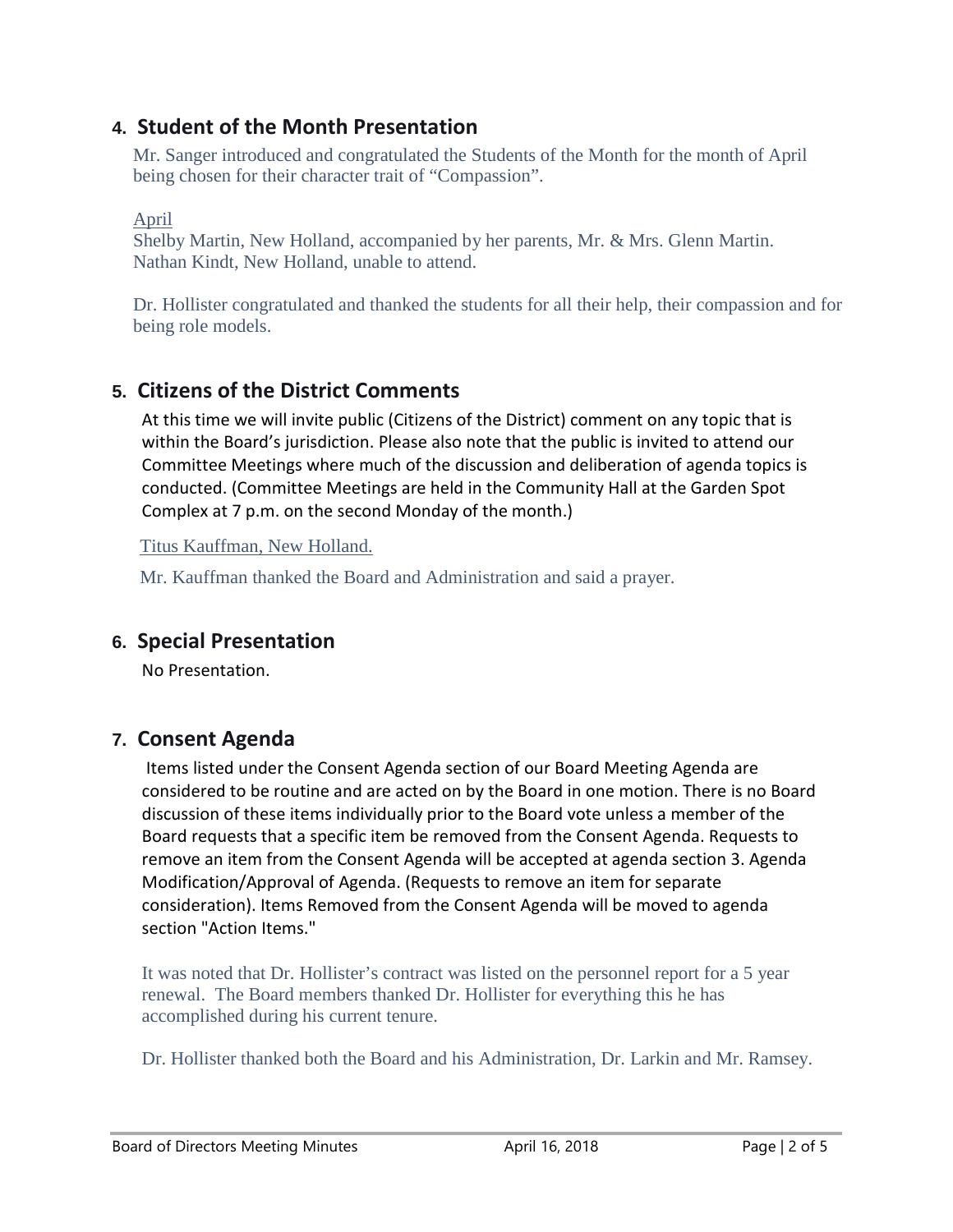Mr. Wentzel made a motion to approve the consent agenda. It was seconded by Mr. Buck. **The motion was approved. (5-0; 4 absent)**

### **a. Approval of Minutes**

### **b. Treasurer's Report**

### **c. Approve Personnel Report**

• Motion to reappoint Dr. Robert Hollister, as Superintendent of Schools for Eastern Lancaster County School District, for a term of five (5) years commencing July 1, 2018 through June 30, 2023, with a salary of \$187,092, and to approve his employment agreement from him to serve in that capacity.

#### **d. Bills Paid**

- **e. Cafeteria Fund Treasurer's Report**
- **f. Investments**
- **g. Student Activity Account**
- **h. Approve Budgetary Transfers**

### **i. Action Item - Approve the Lancaster-Lebanon Intermediate Unit #13 General Operating Budget (GOB) Budget for 2018-19**

The Intermediate Unit's General Operating Budget consists of 2 component budgets, as follows:

The Core Program of Services Budget increased 1.80%. This increase will be covered with an additional allocation of indirect cost revenue and there is no District assessment for this budget.

The Instructional Media Services (IMS) Budget increased 2.01%. The increase is covered with funds carried over from prior year savings related to a retirement. Therefore, no increase in district contributions to the program. ELANCO's contribution is \$35,618.93.

### **j. Action Item - Approve the Agreement with the Lancaster County Tax Collection Bureau (LCTCB) to collect the District's Real Estate Taxes**

This action item approves the LCTCB to collect the District's real estate taxes beginning July 1, 2018 and authorizes the Chief of Finance and Operation to sign all documents.

### **k. Action Item - Approve Affidavits of Guardianship**

### **l. Action Item - Approval of District 2018-2021 Special Education Plan**

As part of the Comprehensive Planning process, Eastern Lancaster County School District must complete a Special Education Plan which is due to the state by May 1, 2018. The Plan has been open to public review since March 20, 2018 and will remain open for public review through April 16, 2018.

### **m. Action Item - Approval of the Revised 2017-2018 School Calendar/Kindergarten Act 80 Days**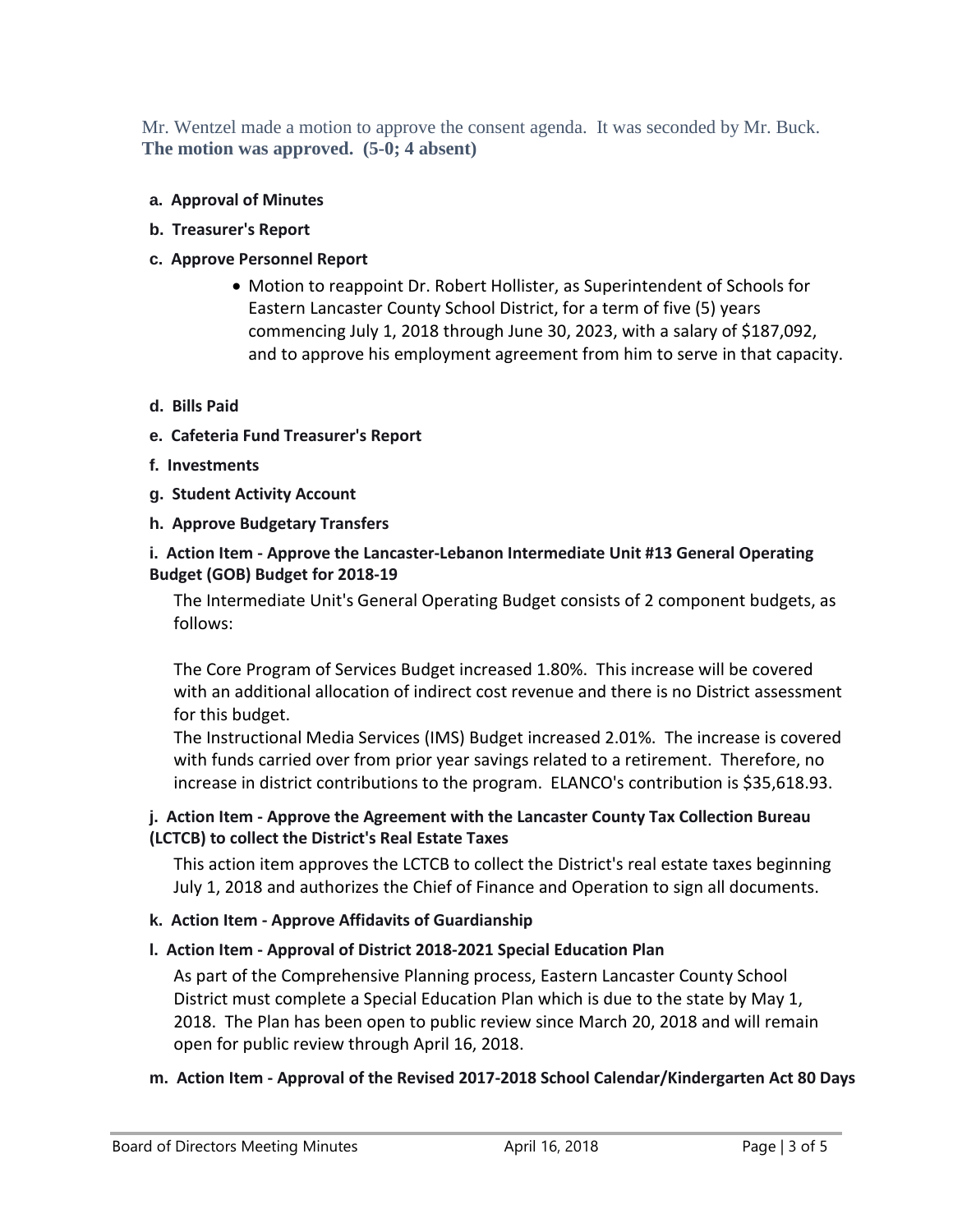### **8. Action Items**

Items Removed from Consent Agenda for Separate Consideration.

### **9. Reports**

### **a. Lancaster County Tax Collection Bureau**

No meeting this month. Next meeting is June 13, 2018

Mr. Ramsey reported that the Lancaster County Tax Collection Bureau did not meet, and the next meeting would take place on June 13, 2018.

### **b. Lancaster-Lebanon IU13**

Mr. Irvin reported on the April 11, 2018 IU Board meeting that was held prior to the IU13 Reinventing Learning Showcase Event and shared several highlights from the board meeting report: Mr. Irvin reported that the IU13 Board approved \$4,984,322.40 in disbursements and approved new or addition to service contracts for Business Services, Early Childhood and Special Education Services, Instructional & Technology Services, and Human Resource Services. There were eight (8) resignations, ten (10) retirements, nine (9) new hires, twenty-two (22) changes in position or salaries, and two (2) leaves of absence. He also distributed to the Board copies of the Helping Districts, Helping Students.

### **c. Lancaster CTC**

No Report.

### **d. Legislative**

Mr. Wentzel reported on the State budget negotiations and announced the upcoming May 15<sup>th</sup> Primary. He also reported on two House bills, House Bill 564 which would have students taking a civics assessment for graduation requirements and House Bill 1228 which would have the District be responsible to have sunscreen available for students going outside.

# **10. Superintendent's Report**

Dr. Hollister reported that he had received several follow-up notes on the School District hosted Leadership Lancaster Education Day event on from both the leadership team and parents of the students involved.

Dr. Hollister also relayed a note from Mrs. Dahl regarding the recent Special Education Fun Nights event.